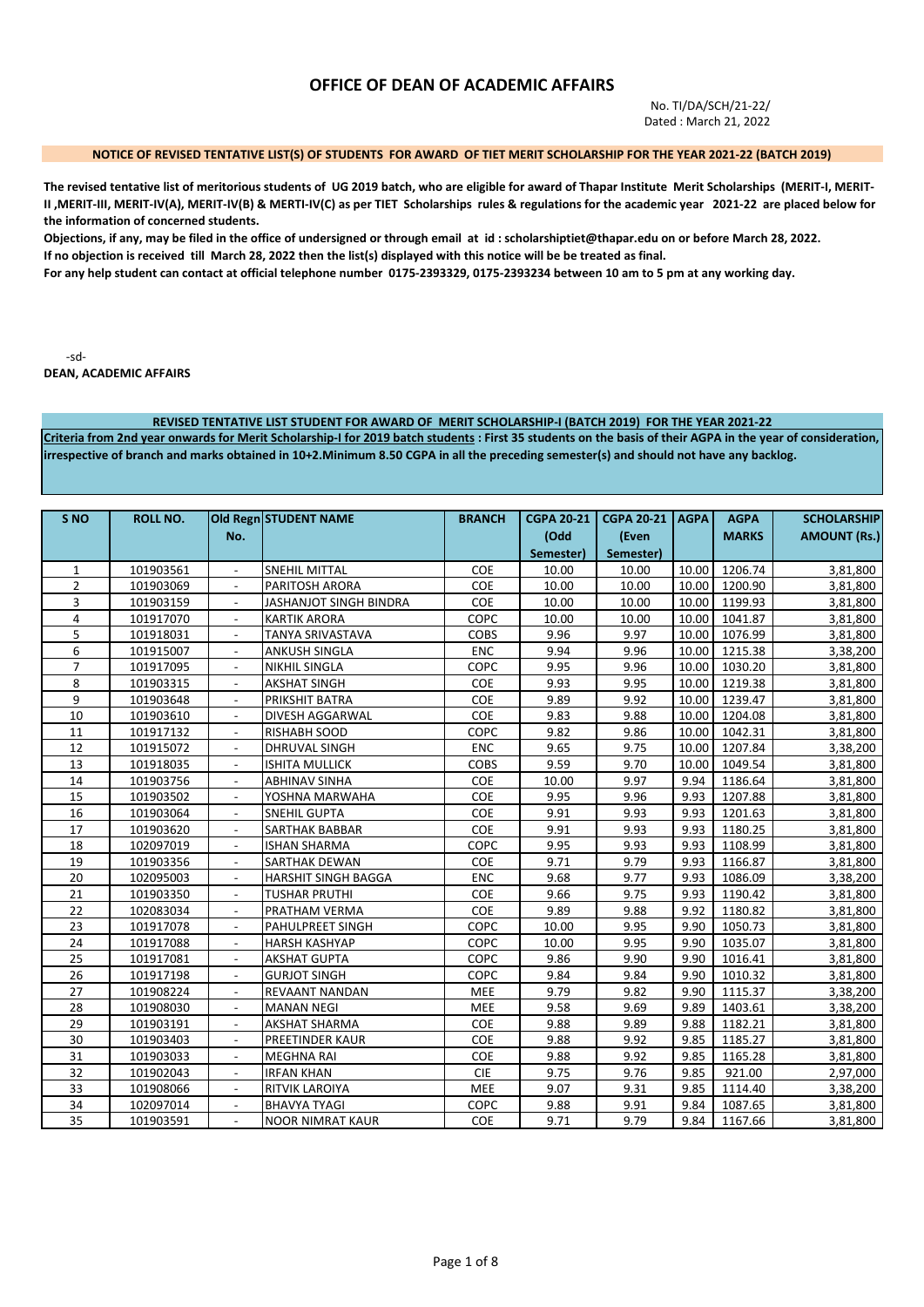### **REVISED TENTATIVE LIST STUDENT FOR AWARD OF MERIT SCHOLARSHIP-II (BATCH 2019) FOR THE YEAR 2021-22**

**Criteria from 2nd year onwards for Merit Scholarship-II for 2019 batch students : Next 45 students (after excluding first 35 students of Merit-I) on the basis of their AGPA in the year of consideration, irrespective of branch and marks obtained in 10+2.Minimum 8.50 CGPA in all the preceding semester(s) and should not have any backlog.**

| S <sub>NO</sub> | <b>ROLL NO.</b> |                          | Old Regn STUDENT NAME   | <b>BRANCH</b>         | <b>CGPA 20-21</b> | <b>CGPA 20-21   AGPA</b> |      | <b>AGPA</b>  | <b>SCHOLARSHIP</b>  |
|-----------------|-----------------|--------------------------|-------------------------|-----------------------|-------------------|--------------------------|------|--------------|---------------------|
|                 |                 | No.                      |                         |                       | (Odd              | (Even                    |      | <b>MARKS</b> | <b>AMOUNT (Rs.)</b> |
|                 |                 |                          |                         |                       | Semester)         | Semester)                |      |              |                     |
| $\mathbf{1}$    | 101954010       | $\blacksquare$           | PUNEET SINGH            | ELE                   | 9.69              | 9.74                     | 9.84 | 1023.93      | 1,91,000            |
| $\overline{2}$  | 101917024       |                          | ARPIT ARORA             | <b>COPC</b>           | 9.95              | 9.92                     | 9.83 | 1036.64      | 2,67,800            |
| 3               | 101917040       | $\blacksquare$           | JASKIRAT SINGH          | COPC                  | 9.95              | 9.92                     | 9.83 | 1014.04      | 2,67,800            |
| $\overline{4}$  | 101917085       | $\overline{a}$           | <b>BHAVESH SAREEN</b>   | COPC                  | 9.76              | 9.77                     | 9.82 | 1006.18      | 2,67,800            |
| 5               | 101917079       | $\blacksquare$           | SHIVAM ARORA            | COPC                  | 10.00             | 9.90                     | 9.81 | 1033.64      | 2,67,800            |
| 6               | 101903292       | $\sim$                   | ARMAAN BHARDWAJ         | COE                   | 9.86              | 9.87                     | 9.80 | 1179.13      | 2,67,800            |
| 7               | 101903653       | $\overline{a}$           | SHIVANG MATHUR          | <b>COE</b>            | 9.81              | 9.75                     | 9.80 | 1180.78      | 2,67,800            |
| 8               | 101903708       | $\overline{\phantom{a}}$ | MAULIKA LUTHRA          | COE                   | 9.57              | 9.58                     | 9.80 | 1176.87      | 2,67,800            |
| 9               | 101903049       | $\blacksquare$           | DHRITI CHOPRA           | COE                   | 9.45              | 9.57                     | 9.80 | 1193.64      | 2,67,800            |
| 10              | 101903249       | $\overline{\phantom{a}}$ | SWETANGI RASTOGI        | COE                   | 9.83              | 9.84                     | 9.79 | 1191.27      | 2,67,800            |
| 11              | 101903458       | $\overline{a}$           | IKSHUL DUREJA           | COE                   | 9.73              | 9.81                     | 9.79 | 1158.35      | 2,67,800            |
| 12              | 101903244       | $\sim$                   | KHUSHI SINGHAL          | COE                   | 9.61              | 9.68                     | 9.79 | 1186.06      | 2,67,800            |
| 13              | 102085002       | $\overline{\phantom{a}}$ | <b>SAHIBA KAUR</b>      | EIC                   | 9.44              | 9.57                     | 9.79 | 1433.10      | 1,91,000            |
| 14              | 101906063       | $\sim$                   | KUNAL BADGALI           | <b>ECE</b>            | 9.89              | 9.89                     | 9.78 | 996.94       | 2,28,200            |
| 15              | 102089004       | $\overline{a}$           | RAJAT ARORA             | MEC (LEET)            | 9.58              | 9.78                     | 9.78 | 1064.18      | 1,91,000            |
| 16              | 101905076       | $\blacksquare$           | <b>GEETANSHI GULATI</b> | EIC                   | 9.44              | 9.49                     | 9.77 | 1094.89      | 1,91,000            |
| $17\,$          | 101902102       | $\blacksquare$           | VINAYAK MOHAN KANSAL    | <b>CIE</b>            | 9.64              | 9.68                     | 9.76 | 896.09       | 1,91,000            |
| 18              | 101903497       | $\mathbf{r}$             | AAROHAN VERMA           | COE                   | 9.86              | 9.80                     | 9.75 | 1169.78      | 2,67,800            |
| 19              | 102097005       | $\overline{a}$           | <b>GAURAV BAWEJA</b>    | COPC (LEET)           | 9.82              | 9.75                     | 9.75 | 1031.16      | 2,67,800            |
| 20              | 101903207       | $\mathbf{r}$             | <b>EKARTH JAIN</b>      | COE                   | 9.62              | 9.63                     | 9.75 | 1181.43      | 2,67,800            |
| 21              | 101903063       | $\overline{a}$           | ADITYA VIKRAM TIWARI    | COE                   | 10.00             | 9.86                     | 9.74 | 1177.53      | 2,67,800            |
| 22              | 101916016       | $\mathbb{L}$             | DHAIRYA AGGARWAL        | COSE                  | 9.60              | 9.65                     | 9.74 | 1000.60      | 2,67,800            |
| 23              | 101904158       | $\blacksquare$           | DIVYANSH SHARMA         | <b>ELE</b>            | 9.52              | 9.58                     | 9.74 | 1017.91      | 1,91,000            |
| 24              | 101908190       |                          | RIBHAV MEDIRATTA        | MEE                   | 9.91              | 9.83                     | 9.73 | 1117.99      | 2,28,200            |
| 25              | 101903643       |                          | JAYANT SHARMA           | COE                   | 9.80              | 9.82                     | 9.72 | 1150.60      | 2,67,800            |
| 26              | 101903163       | $\blacksquare$           | <b>SARTAJBIR SINGH</b>  | COE                   | 9.82              | 9.80                     | 9.72 | 1155.21      | 2,67,800            |
| 27              | 101953020       | $\sim$                   | SARTHAK DANG            | COE                   | 9.73              | 9.65                     | 9.72 | 1172.80      | 2,67,800            |
| 28              | 101903658       | $\overline{\phantom{a}}$ | ANVI CHOPRA             | COE                   | 9.60              | 9.56                     | 9.72 | 1153.04      | 2,67,800            |
| 29              | 101903481       | $\blacksquare$           | SANYAM SHARMA           | COE                   | 9.77              | 9.80                     | 9.71 | 1156.73      | 2,67,800            |
| 30              | 101903633       | $\sim$                   | SANJAY GUPTA            | COE                   | 9.77              | 9.80                     | 9.71 | 1145.64      | 2,67,800            |
| 31              | 102083036       | $\blacksquare$           | ANANYA AGARWAL          | COE                   | 9.70              | 9.74                     | 9.71 | 1166.82      | 2,67,800            |
| 32              | 101903169       |                          | PARMEET SINGH           | COE                   | 9.85              | 9.80                     | 9.70 | 1153.93      | 2,67,800            |
| 33              | 102083041       | $\blacksquare$           | ANURAG KANWAR           | COE                   | 9.73              | 9.72                     | 9.70 | 1175.30      | 2,67,800            |
| 34              | 102097012       | $\overline{a}$           | CHAVVI BHATIA           | COPC                  | 9.83              | 9.83                     | 9.69 | 1092.14      | 2,67,800            |
| 35              | 101903215       | $\mathbf{r}$             | <b>BHAVYA GUPTA</b>     | COE                   | 9.91              | 9.80                     | 9.69 | 1160.16      | 2,67,800            |
| 36              | 101903195       | $\overline{a}$           | NANAKI KAUR DHANOA      | COE                   | 9.68              | 9.73                     | 9.69 | 1176.52      | 2,67,800            |
| 37              | 101903326       | $\mathbf{r}$             | SANAT MAHAJAN           | $\mathsf{COE}\xspace$ | 9.89              | 9.78                     | 9.68 | 1179.25      | 2,67,800            |
| 38              | 102086005       | $\overline{\phantom{a}}$ | RAGHAV JAIN             | ECE                   | 9.81              | 9.78                     | 9.68 | 983.56       | 2,28,200            |
| 39              | 102086006       | $\blacksquare$           | M S S S ADITYA          | ECE                   | 9.69              | 9.77                     | 9.68 | 972.99       | 2,28,200            |
| 40              | 101903557       | $\sim$                   | <b>DHRUV GARG</b>       | COE                   | 9.94              | 9.82                     | 9.67 | 1159.31      | 2,67,800            |
| 41              | 102083047       | $\overline{\phantom{a}}$ | KARTIK GUPTA            | COE                   | 9.75              | 9.68                     | 9.67 | 1158.40      | 2,67,800            |
| 42              | 101903431       | $\sim$                   | JATIN GOYAL             | COE                   | 9.51              | 9.58                     | 9.67 | 1161.36      | 2,67,800            |
| 43              | 101917087       | $\overline{\phantom{a}}$ | LOVISH BANSAL           | COPC                  | 9.84              | 9.76                     | 9.66 | 994.54       | 2,67,800            |
| 44              | 101917007       | $\blacksquare$           | NIKHEEL JAIN            | COPC                  | 9.66              | 9.75                     | 9.66 | 982.74       | 2,67,800            |
| 45              | 101916012       | $\overline{a}$           | ADITYA RANAUT           | COSE                  | 9.65              | 9.69                     | 9.66 | 987.13       | 2,67,800            |

**REVISED TENTATIVE LIST STUDENT FOR AWARD OF MERIT SCHOLARSHIP-III (BATCH 2019) FOR THE YEAR 2021-22**

**Criteria from 2nd year onwards for Merit Scholarship-III for 2019 batch students : Covering first 10% of the students' strength (other than over and above intake & back loggers) in each discipline on the basis of AGPA only. No weightage shall be given to 10+2 marks for second year onwards. AGPA ≥ 8.00, No backlog in the year of consideration and should be in merit of his/her stream on the basis of AGPA in the preceding year.**

|         | <b>BE- CHEMICAL ENGG. (CHE)</b> |                                   |                       |               | <b>BATCH-2019</b> | <b>STRENGTH - 47</b> |              |                                           |
|---------|---------------------------------|-----------------------------------|-----------------------|---------------|-------------------|----------------------|--------------|-------------------------------------------|
| Sr. No. | <b>REGN. NO</b>                 | <b>OLD</b><br><b>REGN.</b><br>NO. | <b>ISTUDENT NAME</b>  | <b>BRANCH</b> |                   | <b>AGPA</b>          | <b>MARKS</b> | <b>SCHOLARSHIP</b><br><b>AMOUNT (Rs.)</b> |
|         | 101901041                       |                                   | VASUDHA KAURA         | <b>CHE</b>    |                   | 9.86                 | 1255.75      | 95,500                                    |
|         | 101901018                       |                                   | <b>ADITI VERMA</b>    | <b>CHE</b>    |                   | 9.75                 | 956.05       | 95,500                                    |
|         | 101901008                       |                                   | <b>BHAVYA NARANG</b>  | <b>CHE</b>    |                   | 9.65                 | 966.09       | 95,500                                    |
|         | 101901015                       |                                   | <b>RITWIK TARNEJA</b> | <b>CHE</b>    |                   | 9.42                 | 937.10       | 95,500                                    |
|         | 101901029                       |                                   | <b>SEJAL VERMA</b>    | <b>CHE</b>    |                   | 9.36                 | 927.75       | 95,500                                    |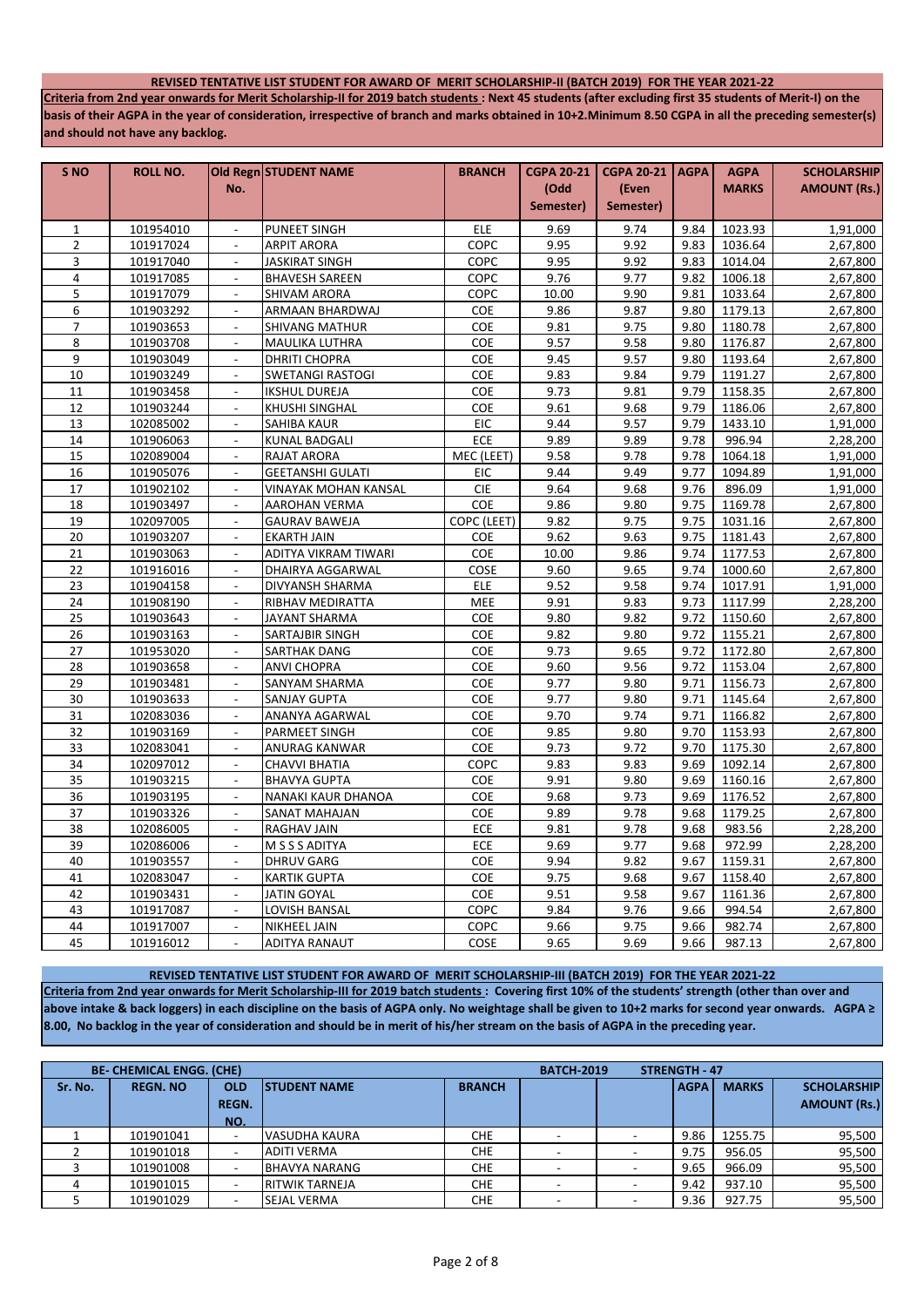|         | <b>BE- CIVIL ENGINEERING (CIE)</b> |                                   |                                |               | <b>BATCH-2019</b>        | <b>STRENGTH - 101</b> |              |                                           |
|---------|------------------------------------|-----------------------------------|--------------------------------|---------------|--------------------------|-----------------------|--------------|-------------------------------------------|
| Sr. No. | <b>REGN. NO</b>                    | <b>OLD</b><br><b>REGN.</b><br>NO. | <b>ISTUDENT NAME</b>           | <b>BRANCH</b> |                          | <b>AGPA</b>           | <b>MARKS</b> | <b>SCHOLARSHIP</b><br><b>AMOUNT (Rs.)</b> |
|         | 101902083                          | $\overline{\phantom{a}}$          | <b>SUKHMANDEEP SINGH SOHAL</b> | <b>CIE</b>    |                          | 9.66                  | 897.17       | 95,500                                    |
|         | 101902027                          | $\overline{\phantom{0}}$          | <b>SANCHIT PATHAK</b>          | <b>CIE</b>    | $\overline{\phantom{a}}$ | 9.57                  | 883.79       | 95,500                                    |
|         | 101902056                          |                                   | <b>SHIVAM JHAMB</b>            | <b>CIE</b>    | $\overline{\phantom{a}}$ | 9.51                  | 885.54       | 95,500                                    |
|         | 101902117                          | $\overline{\phantom{a}}$          | <b>MANOJ HARI</b>              | <b>CIE</b>    | $\overline{\phantom{a}}$ | 9.49                  | 880.39       | 95,500                                    |
| 5       | 101902101                          |                                   | <b>ABHAY AGARWAL</b>           | <b>CIE</b>    |                          | 9.47                  | 884.21       | 95,500                                    |
| 6       | 101902057                          | $\overline{\phantom{0}}$          | <b>VIBHANSHU BANSAL</b>        | <b>CIE</b>    | $\overline{\phantom{a}}$ | 9.32                  | 843.50       | 95,500                                    |
|         | 101902110                          | $\overline{\phantom{0}}$          | <b>ANUPAMA</b>                 | <b>CIE</b>    | $\overline{\phantom{a}}$ | 9.31                  | 852.65       | 95,500                                    |
| 8       | 101902023                          | $\overline{\phantom{a}}$          | <b>SUBHREET JHINGER</b>        | <b>CIE</b>    | $\overline{\phantom{a}}$ | 9.30                  | 861.44       | 95,500                                    |
| 9       | 101902064                          | $\overline{\phantom{a}}$          | <b>ANSHUL</b>                  | <b>CIE</b>    | $\overline{\phantom{a}}$ | 9.29                  | 864.81       | 95,500                                    |
| 10      | 101902067                          | $\overline{\phantom{a}}$          | <b>MANJOT SINGH</b>            | <b>CIE</b>    | $\overline{\phantom{a}}$ | 9.28                  | 855.15       | 95,500                                    |
| 11      | 101902052                          | $\overline{\phantom{0}}$          | <b>AKSHAJ MEHTA</b>            | <b>CIE</b>    |                          | 9.27                  | 851.80       | 95,500                                    |

|         | <b>BE- COMPUTER SCIENCE &amp; BUSINSS SYSTEM (COBS)</b> |              | <b>BATCH-2019</b>      | <b>STRENGTH-71</b> |  |             |              |                     |
|---------|---------------------------------------------------------|--------------|------------------------|--------------------|--|-------------|--------------|---------------------|
| Sr. No. | <b>REGN. NO</b>                                         | <b>OLD</b>   | <b>ISTUDENT NAME</b>   | <b>BRANCH</b>      |  | <b>AGPA</b> | <b>MARKS</b> | <b>SCHOLARSHIP</b>  |
|         |                                                         | <b>REGN.</b> |                        |                    |  |             |              | <b>AMOUNT (Rs.)</b> |
|         |                                                         | NO.          |                        |                    |  |             |              |                     |
|         | 101918029                                               |              | <b>MISHTI DANG</b>     | <b>COBS</b>        |  | 9.65        | 1015.10      | 1,33,900            |
|         | 101918052                                               | -            | <b>AYUSH ANEJA</b>     | <b>COBS</b>        |  | 9.64        | 1044.51      | 1,33,900            |
|         | 101918061                                               | -            | NISHTHA WAKANKAR       | <b>COBS</b>        |  | 9.60        | 1025.27      | 1,33,900            |
| 4       | 101918019                                               | -            | PRIYANKA KANSAL        | <b>COBS</b>        |  | 9.55        | 1006.43      | 1,33,900            |
|         | 101918076                                               |              | <b>AKSHAT BHATIA</b>   | <b>COBS</b>        |  | 9.51        | 1011.50      | 1,33,900            |
| 6       | 101918038                                               | -            | <b>HITESH MALHOTRA</b> | <b>COBS</b>        |  | 9.43        | 994.83       | 1,33,900            |
|         | 101918039                                               | -            | <b>SAMPURNA GARG</b>   | <b>COBS</b>        |  | 9.42        | 1009.75      | 1,33,900            |
| 8       | 101918073                                               |              | <b>SAMIR GROVER</b>    | <b>COBS</b>        |  | 9.32        | 998.90       | 1,33,900            |

| BE- COMPUTER SCIENCE OF ENGINEERING (COE) |                 |                          |                           |               | <b>BATCH-2019</b>        |                          | <b>STRENGTH-824</b> |              |                     |
|-------------------------------------------|-----------------|--------------------------|---------------------------|---------------|--------------------------|--------------------------|---------------------|--------------|---------------------|
| Sr. No.                                   | <b>REGN. NO</b> | <b>OLD</b>               | <b>STUDENT NAME</b>       | <b>BRANCH</b> |                          |                          | <b>AGPA</b>         | <b>MARKS</b> | <b>SCHOLARSHIP</b>  |
|                                           |                 | <b>REGN.</b>             |                           |               |                          |                          |                     |              | <b>AMOUNT (Rs.)</b> |
|                                           |                 | NO.                      |                           |               |                          |                          |                     |              |                     |
| $\mathbf{1}$                              | 101903479       | $\overline{\phantom{a}}$ | AVIRAL KHANDUJA           | COE           | $\overline{\phantom{a}}$ | $\overline{\phantom{a}}$ | 9.79                | 1173.98      | 1,33,900            |
| $\overline{2}$                            | 101903507       | $\overline{\phantom{a}}$ | <b>NAMAN JAIN</b>         | COE           |                          |                          | 9.65                | 1159.30      | 1,33,900            |
| 3                                         | 101903759       | $\blacksquare$           | <b>ABHISHEK BAWA</b>      | COE           | $\blacksquare$           |                          | 9.65                | 1177.27      | 1,33,900            |
| 4                                         | 101903173       |                          | MANMEET SINGH REKHI       | COE           |                          |                          | 9.65                | 1153.20      | 1,33,900            |
| 5                                         | 101903285       | $\overline{\phantom{0}}$ | FALSHABAD SINGH           | COE           | $\overline{\phantom{a}}$ |                          | 9.65                | 1149.38      | 1,33,900            |
| 6                                         | 101903462       | $\overline{\phantom{a}}$ | <b>RACHIT PURI</b>        | COE           | $\overline{\phantom{a}}$ | $\overline{\phantom{a}}$ | 9.64                | 1154.03      | 1,33,900            |
| $\overline{7}$                            | 101903572       | $\overline{\phantom{a}}$ | VIVIDH MARIYA             | COE           | $\overline{\phantom{a}}$ | $\overline{a}$           | 9.64                | 1150.43      | 1,33,900            |
| 8                                         | 101903204       |                          | SUKHBIR SINGH             | COE           |                          |                          | 9.64                | 1151.85      | 1,33,900            |
| 9                                         | 101903749       | $\overline{\phantom{a}}$ | AYUSH GOYAL               | COE           |                          |                          | 9.60                | 1142.44      | 1,33,900            |
| 10                                        | 101903650       | $\overline{\phantom{a}}$ | <b>GUNVEER GHUMMAN</b>    | COE           |                          |                          | 9.60                | 1158.02      | 1,33,900            |
| 11                                        | 101903200       | $\blacksquare$           | <b>BALKAR SINGH</b>       | COE           | $\blacksquare$           |                          | 9.60                | 1160.71      | 1,33,900            |
| 12                                        | 101903774       | $\overline{\phantom{a}}$ | <b>SARTHAK</b>            | COE           | $\overline{\phantom{a}}$ | $\blacksquare$           | 9.59                | 1157.72      | 1,33,900            |
| 13                                        | 101953011       |                          | <b>GOPALESH BANSAL</b>    | COE           |                          |                          | 9.59                | 1161.91      | 1,33,900            |
| 14                                        | 101903370       | $\overline{\phantom{a}}$ | <b>SUKRIT BANSAL</b>      | COE           | $\blacksquare$           | $\overline{\phantom{a}}$ | 9.59                | 1124.35      | 1,33,900            |
| 15                                        | 101903494       |                          | N KUSHAL                  | COE           |                          |                          | 9.57                | 1136.32      | 1,33,900            |
| 16                                        | 101903684       | $\blacksquare$           | <b>ABHINAV GOYAL</b>      | COE           | $\overline{a}$           | L,                       | 9.55                | 1157.73      | 1,33,900            |
| 17                                        | 101903014       | $\overline{\phantom{a}}$ | <b>ABHAY PRATAP SINGH</b> | COE           | $\overline{\phantom{a}}$ | $\overline{\phantom{a}}$ | 9.54                | 1147.50      | 1,33,900            |
| 18                                        | 101903745       | $\overline{\phantom{a}}$ | RAJAT BATRA               | COE           | $\overline{\phantom{a}}$ |                          | 9.52                | 1154.54      | 1,33,900            |
| 19                                        | 101903461       |                          | NIHAR WADHWA              | COE           |                          |                          | 9.52                | 1144.48      | 1,33,900            |
| 20                                        | 101903036       | $\overline{\phantom{a}}$ | YASH UPADHYAY             | <b>COE</b>    |                          |                          | 9.52                | 1130.47      | 1,33,900            |
| 21                                        | 101903636       | $\blacksquare$           | RAGHAVAN MARWAHA          | COE           |                          |                          | 9.52                | 1143.16      | 1,33,900            |
| 22                                        | 101903404       | $\blacksquare$           | JASKARAN SINGH            | COE           | $\blacksquare$           | $\overline{a}$           | 9.51                | 1145.75      | 1,33,900            |
| 23                                        | 101903706       | $\overline{\phantom{a}}$ | <b>ROHIT JAIN</b>         | COE           | $\overline{\phantom{a}}$ | $\overline{a}$           | 9.51                | 1133.85      | 1,33,900            |
| 24                                        | 102083037       |                          | PRABHNOOR SINGH CHOWDHAR  | COE           |                          |                          | 9.51                | 1074.76      | 1,33,900            |
| 25                                        | 101903515       | $\overline{\phantom{a}}$ | <b>KUNAL KANOO</b>        | <b>COE</b>    | $\overline{\phantom{a}}$ | $\overline{a}$           | 9.50                | 1155.50      | 1,33,900            |
| 26                                        | 101903735       | $\blacksquare$           | <b>SAMEER RANA</b>        | COE           |                          |                          | 9.50                | 1129.13      | 1,33,900            |
| 27                                        | 102083027       | $\overline{a}$           | DEEPAK KUMAR DANGI        | COE           | $\blacksquare$           |                          | 9.48                | 1053.69      | 1,33,900            |
| 28                                        | 101903194       | $\blacksquare$           | <b>JANICE KAUR</b>        | COE           | $\overline{\phantom{a}}$ | $\overline{\phantom{a}}$ | 9.48                | 1147.50      | 1,33,900            |
| 29                                        | 101903427       | $\blacksquare$           | <b>DHANVI BANSAL</b>      | COE           |                          |                          | 9.47                | 1142.36      | 1,33,900            |
| 30                                        | 101903365       |                          | BHAVYA KAKWANI            | COE           |                          |                          | 9.47                | 1136.93      | 1,33,900            |
| 31                                        | 101903672       | $\blacksquare$           | <b>SANYA NANDA</b>        | COE           |                          |                          | 9.47                | 1167.18      | 1,33,900            |
| 32                                        | 101903255       | $\overline{\phantom{a}}$ | AYUSH KULSHRESTHA         | COE           |                          |                          | 9.46                | 1130.89      | 1,33,900            |
| 33                                        | 101903453       | $\overline{\phantom{a}}$ | ARYAN SANDHU              | COE           | $\overline{\phantom{a}}$ | $\overline{\phantom{a}}$ | 9.46                | 1122.88      | 1,33,900            |
| 34                                        | 102083028       | $\overline{\phantom{a}}$ | <b>AKSHAT THAKUR</b>      | COE           | $\overline{\phantom{a}}$ | $\overline{a}$           | 9.44                | 1063.56      | 1,33,900            |
| 35                                        | 101903139       |                          | UTKARSH SANGWAN           | COE           |                          |                          | 9.44                | 1154.06      | 1,33,900            |
| 36                                        | 101903110       | $\blacksquare$           | YUVRAJ SIDHU              | COE           | $\overline{\phantom{a}}$ |                          | 9.44                | 1130.42      | 1,33,900            |
| 37                                        | 101903122       |                          | SHIVANGI SINGLA           | <b>COE</b>    |                          |                          | 9.43                | 1149.05      | 1,33,900            |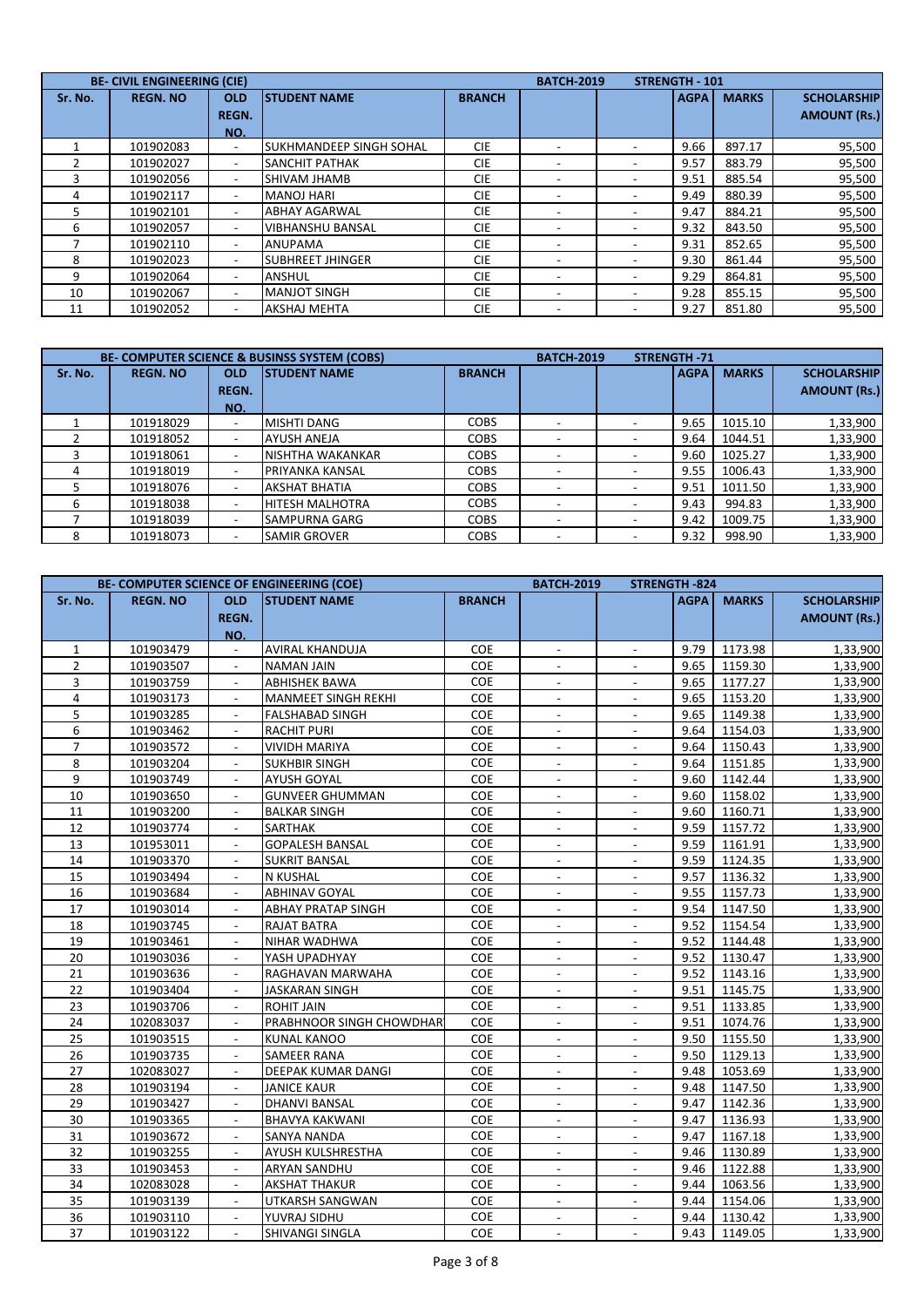| 38 | 101903550 |                          | ROHAN MATTA           | <b>COE</b> |                           |                          | 9.43 | 1132.39 | 1,33,900 |
|----|-----------|--------------------------|-----------------------|------------|---------------------------|--------------------------|------|---------|----------|
| 39 | 101903210 |                          | AYUSH PUSHKARNA       | COE        |                           |                          | 9.43 | 1127.96 | 1,33,900 |
| 40 | 101903078 |                          | <b>ROSY DASH</b>      | COE        | $\overline{\phantom{a}}$  |                          | 9.42 | 1129.37 | 1,33,900 |
| 41 | 101903374 |                          | <b>VARDAAN VERMA</b>  | COE        |                           |                          | 9.42 | 1119.14 | 1,33,900 |
| 42 | 101903103 | $\overline{\phantom{a}}$ | JASKARAN SINGH JAGGI  | COE        | $\blacksquare$            | $\overline{\phantom{a}}$ | 9.41 | 1116.59 | 1,33,900 |
| 43 | 101903463 |                          | SHREYA CHHIKARA       | COE        | $\blacksquare$            | $\overline{\phantom{a}}$ | 9.41 | 1140.64 | 1,33,900 |
| 44 | 101903092 | $\overline{a}$           | KRITIKA NANDA         | COE        |                           |                          | 9.41 | 1125.31 | 1,33,900 |
| 45 | 101903595 | $\blacksquare$           | <b>HARSHIT GOEL</b>   | COE        | $\overline{\phantom{a}}$  | $\overline{\phantom{a}}$ | 9.40 | 1136.29 | 1,33,900 |
| 46 | 101903778 | $\overline{a}$           | <b>GARVIT NANGIA</b>  | COE        | $\sim$                    | $\sim$                   | 9.40 | 1146.75 | 1,33,900 |
| 47 | 101903505 | $\blacksquare$           | NISHITA GUPTA         | COE        | $\mathbb{L}^2$            | $\mathcal{L}$            | 9.40 | 1138.58 | 1,33,900 |
| 48 | 101903432 |                          | APOORVA GUPTA         | COE        | $\overline{\phantom{a}}$  | $\sim$                   | 9.40 | 1127.57 | 1,33,900 |
| 49 | 101903401 |                          | SHREYA JHA            | <b>COE</b> |                           |                          | 9.39 | 1126.35 | 1,33,900 |
| 50 | 101903692 | $\overline{\phantom{a}}$ | ISHIT BAJAJ           | COE        | $\overline{\phantom{a}}$  | $\sim$                   | 9.39 | 1112.05 | 1,33,900 |
| 51 | 101903120 |                          | KASHISH               | COE        | $\blacksquare$            | $\overline{\phantom{a}}$ | 9.39 | 1130.49 | 1,33,900 |
| 52 | 101903208 |                          | AKSHAY KHANDELWAL     | COE        | $\overline{a}$            |                          | 9.39 | 1121.22 | 1,33,900 |
| 53 | 101903023 |                          | <b>ANMOL GUPTA</b>    | COE        | $\overline{\phantom{a}}$  | $\overline{\phantom{a}}$ | 9.39 | 1118.99 | 1,33,900 |
| 54 | 101903389 |                          | YASH GARG             | COE        |                           |                          | 9.38 | 1138.22 | 1,33,900 |
| 55 | 101903757 | $\overline{\phantom{a}}$ | PRIYANSH JAIN         | COE        | $\mathbb{L}^2$            | $\blacksquare$           | 9.38 | 1122.10 | 1,33,900 |
| 56 | 101903280 |                          | ANSHUL JAKHAR         | COE        |                           |                          | 9.38 | 1126.01 | 1,33,900 |
| 57 | 101903080 | $\overline{a}$           | BHAVYA KHANDELWAL     | COE        | $\mathbb{Z}^2$            |                          | 9.37 | 1121.45 | 1,33,900 |
| 58 | 101903190 |                          | <b>VAVLEEN KAUR</b>   | COE        | $\overline{\phantom{a}}$  | $\overline{\phantom{a}}$ | 9.36 | 1116.92 | 1,33,900 |
| 59 | 101903247 | $\overline{a}$           | <b>ANANT SINGLA</b>   | COE        | $\overline{\phantom{a}}$  | $\overline{\phantom{a}}$ | 9.35 | 1133.46 | 1,33,900 |
| 60 | 101903637 | $\mathbf{r}$             | KUSHAGRA VED NIGAM    | COE        | $\overline{\phantom{a}}$  | $\sim$                   | 9.35 | 1133.30 | 1,33,900 |
| 61 | 101903392 |                          | PIYUSH BAWA           | COE        | $\blacksquare$            |                          | 9.34 | 1134.72 | 1,33,900 |
| 62 | 101903184 |                          | <b>ADITYA GUPTA</b>   | COE        |                           |                          | 9.34 | 1126.57 | 1,33,900 |
| 63 | 101903320 | $\overline{\phantom{a}}$ | AAYUSH MAHAJAN        | COE        | $\overline{\phantom{a}}$  | $\sim$                   | 9.34 | 1114.56 | 1,33,900 |
| 64 | 101903270 |                          | PRATHAM KAPOOR        | COE        | $\blacksquare$            | $\overline{\phantom{a}}$ | 9.34 | 1122.93 | 1,33,900 |
| 65 | 101903781 | $\overline{\phantom{a}}$ | <b>AKSHAT GUPTA</b>   | COE        | $\blacksquare$            |                          | 9.33 | 1129.42 | 1,33,900 |
| 66 | 101903698 |                          | <b>KARANVIR SINGH</b> | COE        | $\overline{\phantom{a}}$  | $\overline{\phantom{a}}$ | 9.33 | 1123.67 | 1,33,900 |
| 67 | 101903402 |                          | MEHAKPREET KAUR       | COE        |                           |                          | 9.33 | 1118.72 | 1,33,900 |
| 68 | 102083056 | $\blacksquare$           | <b>BHAVYA VERMA</b>   | COE        | $\sim$                    | $\sim$                   | 9.32 | 1036.59 | 1,33,900 |
| 69 | 102083058 |                          | CHESHTA               | COE        | $\mathbb{Z}^2$            | $\overline{a}$           | 9.32 | 1136.49 | 1,33,900 |
| 70 | 101903182 | $\overline{a}$           | <b>VERNICA BEOHAR</b> | COE        | $\Box$                    |                          | 9.32 | 1130.10 | 1,33,900 |
| 71 | 101903284 | $\overline{\phantom{a}}$ | RIA SOOD              | COE        | $\blacksquare$            | $\overline{\phantom{a}}$ | 9.32 | 1109.73 | 1,33,900 |
| 72 | 101903651 |                          | <b>HITEN JAIN</b>     | COE        | $\overline{\phantom{a}}$  |                          | 9.32 | 1140.47 | 1,33,900 |
| 73 | 101903790 | $\overline{\phantom{a}}$ | SHRADDHA VASUDEVA     | <b>COE</b> | $\mathbb{Z}^{\mathbb{Z}}$ | $\blacksquare$           | 9.31 | 1122.19 | 1,33,900 |
| 74 | 101903411 |                          | ARINJAY SHUKLA        | COE        | $\blacksquare$            | $\overline{a}$           | 9.30 | 1124.70 | 1,33,900 |
| 75 | 101903407 | $\overline{a}$           | <b>TUSHAR CHUGH</b>   | COE        |                           |                          | 9.30 | 1134.86 | 1,33,900 |
| 76 | 102083048 | $\overline{\phantom{a}}$ | DIVYANSH KAUSHIK      | COE        | $\blacksquare$            | $\blacksquare$           | 9.30 | 1104.53 | 1,33,900 |
| 77 | 101903503 | $\overline{a}$           | PRAGYA NAINWAL        | COE        | $\sim$                    | $\sim$                   | 9.30 | 1099.25 | 1,33,900 |
| 78 | 101903623 |                          | <b>DIVJYOT SINGH</b>  | COE        | $\overline{a}$            | $\mathcal{L}$            | 9.30 | 1107.42 | 1,33,900 |
| 79 | 101903663 | $\blacksquare$           | SOUMIL MAITRA         | COE        | $\overline{\phantom{a}}$  | $\overline{\phantom{a}}$ | 9.30 | 1116.74 | 1,33,900 |
| 80 | 101903062 |                          | SHIVANSHU             | COE        |                           |                          | 9.30 | 1146.03 | 1,33,900 |
| 81 | 101903722 | $\overline{\phantom{a}}$ | PRASHITA BISWAS       | COE        | $\blacksquare$            | $\sim$                   | 9.29 | 1118.11 | 1,33,900 |
| 82 | 102083042 |                          | PRANJAL GUPTA         | COE        | $\blacksquare$            |                          | 9.29 | 1129.13 | 1,33,900 |
| 83 | 101903687 |                          | <b>RIYA MITTAL</b>    | COE        | $\overline{a}$            |                          | 9.29 | 1131.51 | 1,33,900 |
|    |           |                          |                       |            |                           |                          |      |         |          |

|         |                 |                          | BE- COMPUTER SCIENCE & ENGG., PATIALA CAMPUS (COPC) |               | <b>BATCH-2019</b>        | <b>STRENGTH-209</b> |             |              |                     |
|---------|-----------------|--------------------------|-----------------------------------------------------|---------------|--------------------------|---------------------|-------------|--------------|---------------------|
| Sr. No. | <b>REGN. NO</b> | <b>OLD</b>               | <b>STUDENT NAME</b>                                 | <b>BRANCH</b> |                          |                     | <b>AGPA</b> | <b>MARKS</b> | <b>SCHOLARSHIP</b>  |
|         |                 | <b>REGN.</b>             |                                                     |               |                          |                     |             |              | <b>AMOUNT (Rs.)</b> |
|         |                 | NO.                      |                                                     |               |                          |                     |             |              |                     |
|         | 101917172       | $\sim$                   | <b>AKHIL GUPTA</b>                                  | <b>COPC</b>   | $\overline{\phantom{0}}$ | $\blacksquare$      | 9.65        | 1021.21      | 1,33,900            |
| 2       | 101917147       | $\blacksquare$           | PALAK AGRAWAL                                       | <b>COPC</b>   |                          |                     | 9.65        | 1000.92      | 1,33,900            |
| 3       | 102097008       |                          | SAGAR JHA                                           | <b>COPC</b>   | $\overline{\phantom{0}}$ |                     | 9.65        | 990.45       | 1,33,900            |
| 4       | 101917064       |                          | SHIKHAR GARG                                        | <b>COPC</b>   |                          |                     | 9.63        | 1010.91      | 1,33,900            |
| 5       | 101917148       | $\overline{\phantom{a}}$ | TANYA AGARWAL                                       | <b>COPC</b>   | $\overline{\phantom{0}}$ |                     | 9.57        | 975.86       | 1,33,900            |
| 6       | 102097011       | $\overline{\phantom{a}}$ | PIYUSH KAUSHIK                                      | <b>COPC</b>   |                          |                     | 9.56        | 996.32       | 1,33,900            |
| 7       | 102097016       |                          | MUKUL TAYAL                                         | <b>COPC</b>   |                          |                     | 9.54        | 1074.55      | 1,33,900            |
| 8       | 101917119       |                          | <b>ARCHIT VASHIST</b>                               | <b>COPC</b>   |                          |                     | 9.54        | 984.99       | 1,33,900            |
| 9       | 102097013       |                          | <b>JAYANT KATIA</b>                                 | <b>COPC</b>   | $\overline{\phantom{0}}$ |                     | 9.51        | 1082.51      | 1,33,900            |
| 10      | 101917127       |                          | SHREYA SOMANI                                       | <b>COPC</b>   |                          |                     | 9.51        | 984.26       | 1,33,900            |
| 11      | 101917080       |                          | PRATEEK BANSAL                                      | <b>COPC</b>   |                          |                     | 9.50        | 986.48       | 1,33,900            |
| 12      | 101917006       | $\blacksquare$           | <b>DISHANT SETHI</b>                                | <b>COPC</b>   | $\blacksquare$           |                     | 9.49        | 984.18       | 1,33,900            |
| 13      | 101917188       |                          | SAIYAM LAKHANPAL                                    | <b>COPC</b>   | $\overline{\phantom{a}}$ |                     | 9.48        | 979.41       | 1,33,900            |
| 14      | 101917135       | $\overline{\phantom{a}}$ | UJJWAL MAHENDRA AGARWAL                             | <b>COPC</b>   | $\overline{\phantom{0}}$ |                     | 9.47        | 988.23       | 1,33,900            |
| 15      | 101917113       |                          | <b>AASHIMA</b>                                      | <b>COPC</b>   | $\overline{\phantom{a}}$ |                     | 9.45        | 977.88       | 1,33,900            |
| 16      | 101917139       | $\overline{\phantom{a}}$ | PRANAV VIDYARTHI                                    | <b>COPC</b>   |                          |                     | 9.40        | 962.06       | 1,33,900            |
| 17      | 101917043       | ٠                        | <b>JASHANPREET SINGH</b>                            | <b>COPC</b>   | $\overline{\phantom{a}}$ |                     | 9.37        | 990.94       | 1,33,900            |
| 18      | 101917050       | $\overline{\phantom{a}}$ | <b>HARBIR SINGH</b>                                 | <b>COPC</b>   | $\overline{\phantom{a}}$ |                     | 9.35        | 990.49       | 1,33,900            |
| 19      | 102097007       | $\blacksquare$           | <b>SHUBHAM DHIMAN</b>                               | <b>COPC</b>   | $\overline{\phantom{a}}$ |                     | 9.35        | 952.05       | 1,33,900            |
| 20      | 101917129       | $\sim$                   | JASKARAN SINGH PUREWAL                              | <b>COPC</b>   | $\overline{a}$           |                     | 9.33        | 948.43       | 1,33,900            |
| 21      | 101917205       |                          | <b>KETAN SABHARWAL</b>                              | <b>COPC</b>   | $\overline{\phantom{0}}$ |                     | 9.32        | 959.90       | 1,33,900            |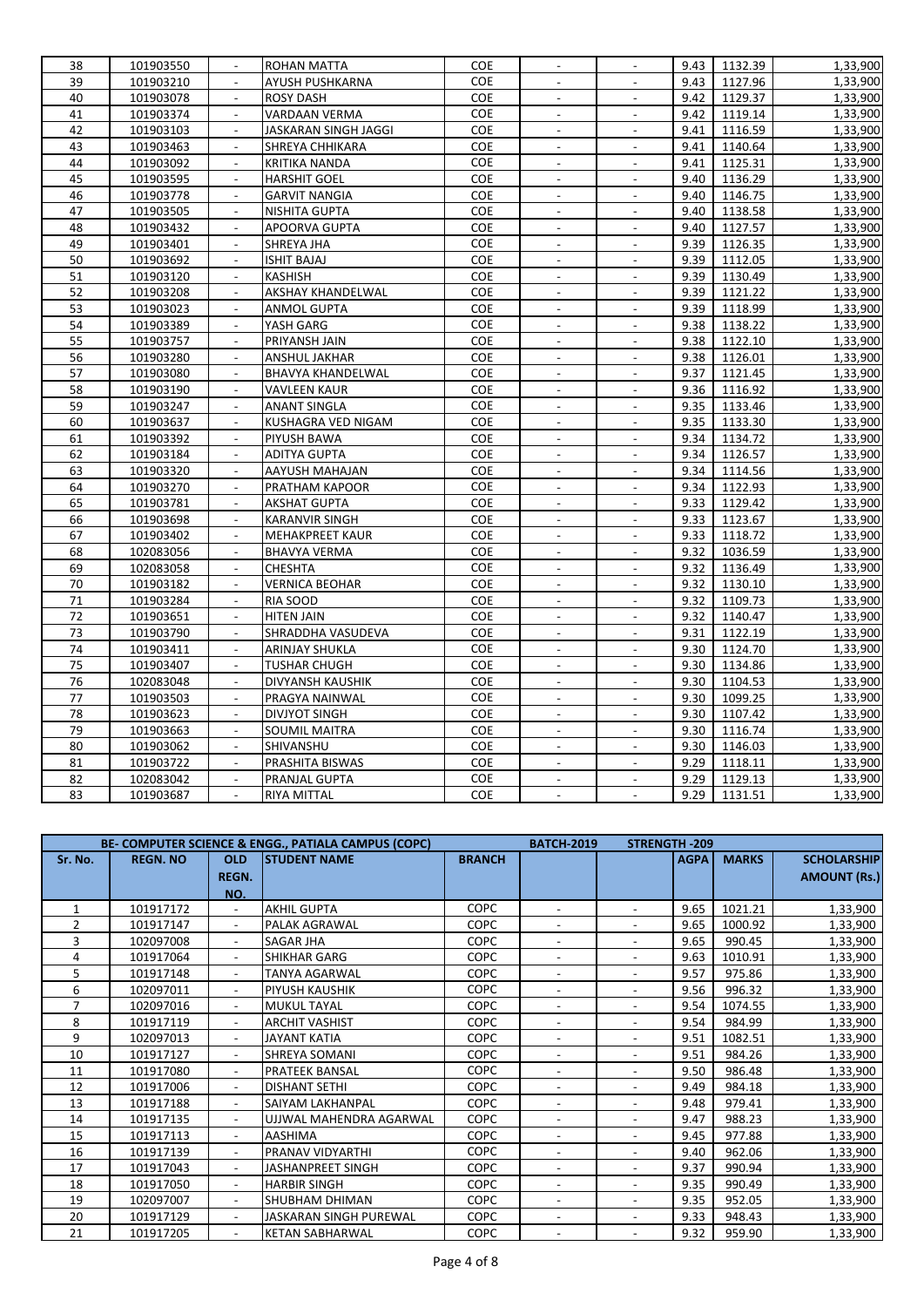|         |                 |                          | BE- COMPUTER SCIENCE & ENGG., DERABASSI CAMPUS (COSE) |               | <b>BATCH-2019</b>        | <b>STRENGTH - 121</b> |             |              |                     |
|---------|-----------------|--------------------------|-------------------------------------------------------|---------------|--------------------------|-----------------------|-------------|--------------|---------------------|
| Sr. No. | <b>REGN. NO</b> | <b>OLD</b>               | <b>STUDENT NAME</b>                                   | <b>BRANCH</b> |                          |                       | <b>AGPA</b> | <b>MARKS</b> | <b>SCHOLARSHIP</b>  |
|         |                 | <b>REGN.</b>             |                                                       |               |                          |                       |             |              | <b>AMOUNT (Rs.)</b> |
|         |                 | NO.                      |                                                       |               |                          |                       |             |              |                     |
|         | 101916047       | $\overline{\phantom{0}}$ | <b>VATSAL NANDA</b>                                   | COSE          |                          |                       | 9.57        | 962.29       | 1,33,900            |
|         | 101916128       |                          | <b>NAKSHATRA</b>                                      | <b>COSE</b>   |                          |                       | 9.48        | 982.52       | 1,33,900            |
|         | 101916036       | $\overline{\phantom{a}}$ | SHIVOM CHAWLA                                         | <b>COSE</b>   |                          |                       | 9.47        | 970.85       | 1,33,900            |
| 4       | 101916054       |                          | <b>VAISHANT MAKAN</b>                                 | <b>COSE</b>   |                          |                       | 9.41        | 968.74       | 1,33,900            |
| 5       | 101916067       | $\overline{\phantom{a}}$ | UJJWAL MADAAN                                         | <b>COSE</b>   |                          |                       | 9.35        | 970.68       | 1,33,900            |
| 6       | 101916072       | $\overline{\phantom{a}}$ | <b>NAMAN MALIK</b>                                    | COSE          |                          |                       | 9.32        | 967.33       | 1,33,900            |
|         | 101916111       | $\overline{\phantom{a}}$ | <b>ANIRUDH GOEL</b>                                   | <b>COSE</b>   |                          |                       | 9.25        | 961.75       | 1,33,900            |
| 8       | 101916120       |                          | <b>SNEHA DEVRANI</b>                                  | <b>COSE</b>   |                          |                       | 9.17        | 943.89       | 1,33,900            |
| 9       | 101916056       | $\overline{\phantom{0}}$ | <b>PRINCE</b>                                         | COSE          |                          |                       | 9.16        | 950.25       | 1,33,900            |
| 10      | 101916085       | $\overline{\phantom{a}}$ | SAHAJDEEP SINGH KHARBANDA                             | <b>COSE</b>   | $\overline{\phantom{0}}$ |                       | 9.14        | 951.20       | 1,33,900            |
| 11      | 101916117       | $\overline{\phantom{a}}$ | <b>KARAN TANEJA</b>                                   | <b>COSE</b>   |                          |                       | 9.11        | 951.40       | 1,33,900            |
| 12      | 101916076       | $\overline{\phantom{a}}$ | NAMAN KALSOTRA                                        | <b>COSE</b>   | ۰                        |                       | 9.08        | 936.09       | 1,33,900            |
| 13      | 101916101       |                          | <b>INERVAN KUMAR GERA</b>                             | <b>COSE</b>   |                          |                       | 9.02        | 959.53       | 1,33,900            |

|                |                 |                          | <b>BE- ELECTRONICS &amp; COMMUNICATION ENGG (ECE)</b> |               | <b>BATCH-2019</b>        | <b>STRENGTH-179</b>      |             |              |                     |
|----------------|-----------------|--------------------------|-------------------------------------------------------|---------------|--------------------------|--------------------------|-------------|--------------|---------------------|
| Sr. No.        | <b>REGN. NO</b> | <b>OLD</b>               | <b>STUDENT NAME</b>                                   | <b>BRANCH</b> |                          |                          | <b>AGPA</b> | <b>MARKS</b> | <b>SCHOLARSHIP</b>  |
|                |                 | <b>REGN.</b>             |                                                       |               |                          |                          |             |              | <b>AMOUNT (Rs.)</b> |
|                |                 | NO.                      |                                                       |               |                          |                          |             |              |                     |
|                | 101906099       | $\overline{\phantom{a}}$ | <b>VISHV PRATAP SINGH</b>                             | <b>ECE</b>    | $\overline{\phantom{0}}$ |                          | 9.59        | 1048.46      | 1,14,100            |
| $\overline{2}$ | 102086004       | $\overline{\phantom{a}}$ | YASH RAJPUROHIT                                       | ECE           | $\blacksquare$           |                          | 9.58        | 984.59       | 1,14,100            |
| 3              | 102086007       | $\overline{\phantom{a}}$ | <b>VARUN BANSAL</b>                                   | ECE           | $\overline{\phantom{a}}$ | $\overline{\phantom{a}}$ | 9.42        | 952.89       | 1,14,100            |
| 4              | 101906156       | $\blacksquare$           | <b>AADYA</b>                                          | <b>ECE</b>    | $\blacksquare$           |                          | 9.30        | 957.70       | 1,14,100            |
| 5              | 102086011       | ٠                        | <b>ARYAN JASRA</b>                                    | <b>ECE</b>    | $\overline{\phantom{a}}$ |                          | 9.21        | 932.70       | 1,14,100            |
| 6              | 101906116       | $\overline{\phantom{a}}$ | ANEESH BAJWA                                          | <b>ECE</b>    | $\overline{\phantom{a}}$ | $\overline{\phantom{a}}$ | 9.19        | 971.21       | 1,14,100            |
| $\overline{7}$ | 101906014       | $\overline{\phantom{a}}$ | <b>ARSHDEEP SINGH</b>                                 | <b>ECE</b>    | $\overline{a}$           |                          | 9.17        | 940.36       | 1,14,100            |
| 8              | 101906144       | ٠                        | <b>ROHAN DOOMRA</b>                                   | <b>ECE</b>    |                          |                          | 9.14        | 925.12       | 1,14,100            |
| 9              | 101906123       | $\overline{\phantom{a}}$ | <b>RAHUL SAXENA</b>                                   | <b>ECE</b>    |                          |                          | 9.09        | 954.91       | 1,14,100            |
| 10             | 101906085       | $\overline{\phantom{a}}$ | <b>KASHISH KANSRA</b>                                 | <b>ECE</b>    | $\overline{\phantom{a}}$ |                          | 9.08        | 940.15       | 1,14,100            |
| 11             | 101906142       | $\overline{\phantom{a}}$ | YASHIKA BANSAL                                        | <b>ECE</b>    | $\overline{\phantom{a}}$ |                          | 9.06        | 912.97       | 1,14,100            |
| 12             | 101906068       | $\overline{\phantom{a}}$ | <b>AARYAN ARORA</b>                                   | <b>ECE</b>    | $\blacksquare$           | $\overline{\phantom{a}}$ | 9.04        | 916.13       | 1,14,100            |
| 13             | 101906070       | $\overline{\phantom{a}}$ | <b>MEGHA SINGH</b>                                    | <b>ECE</b>    | $\blacksquare$           |                          | 9.03        | 941.14       | 1,14,100            |
| 14             | 101906086       | $\overline{\phantom{a}}$ | <b>SHUBHAM MITTAL</b>                                 | <b>ECE</b>    | $\overline{\phantom{a}}$ |                          | 9.02        | 917.35       | 1,14,100            |
| 15             | 102086010       | $\overline{\phantom{a}}$ | <b>ROHAN GARG</b>                                     | <b>ECE</b>    | $\overline{\phantom{a}}$ |                          | 8.98        | 909.96       | 1,14,100            |
| 16             | 101906117       | $\overline{\phantom{a}}$ | <b>MANYA MALHOTRA</b>                                 | <b>ECE</b>    |                          |                          | 8.97        | 1235.91      | 1,14,100            |
| 17             | 101906013       | $\overline{\phantom{a}}$ | <b>HARSHIT BHATIA</b>                                 | <b>ECE</b>    | $\blacksquare$           | $\overline{\phantom{a}}$ | 8.93        | 909.21       | 1,14,100            |
| 18             | 101956007       |                          | <b>SWARNIM SHRESTH</b>                                | <b>ECE</b>    | $\overline{\phantom{a}}$ |                          | 8.92        | 924.33       | 1,14,100            |

|         |                 |                          | BE- ELECTRONICS (INSTRUMENTATION & CONTROL)(EIC) |               | <b>BATCH-2019</b>        | <b>STRENGTH-114</b> |             |              |                     |
|---------|-----------------|--------------------------|--------------------------------------------------|---------------|--------------------------|---------------------|-------------|--------------|---------------------|
| Sr. No. | <b>REGN. NO</b> | <b>OLD</b>               | <b>STUDENT NAME</b>                              | <b>BRANCH</b> |                          |                     | <b>AGPA</b> | <b>MARKS</b> | <b>SCHOLARSHIP</b>  |
|         |                 | <b>REGN.</b>             |                                                  |               |                          |                     |             |              | <b>AMOUNT (Rs.)</b> |
|         |                 | NO.                      |                                                  |               |                          |                     |             |              |                     |
|         | 102085003       | $\blacksquare$           | <b>HARSHIT GARG</b>                              | EIC.          |                          |                     | 9.84        | 1244.97      | 95,500              |
|         | 101905028       |                          | <b>ANANYA SINGH</b>                              | EIC.          | -                        |                     | 9.52        | 1081.45      | 95,500              |
| 3       | 101905037       | $\overline{\phantom{0}}$ | <b>SANYA SINGH</b>                               | EIC           |                          |                     | 9.47        | 1372.62      | 95,500              |
| 4       | 101905097       | $\overline{\phantom{0}}$ | <b>GARVITA BHATEJA</b>                           | EIC.          | -                        |                     | 9.43        | 1079.26      | 95,500              |
| 5       | 101905125       | $\overline{\phantom{0}}$ | <b>SUTIRTHA ROY</b>                              | <b>EIC</b>    | -                        |                     | 9.43        | 1074.95      | 95,500              |
| 6       | 101905027       | $\overline{\phantom{a}}$ | <b>SAHARA ASWAL</b>                              | EIC.          | $\overline{\phantom{0}}$ |                     | 9.40        | 1077.85      | 95,500              |
|         | 101905077       | $\overline{\phantom{a}}$ | NISHITA KADIAN                                   | EIC           | $\overline{\phantom{0}}$ |                     | 9.39        | 1064.73      | 95,500              |
| 8       | 101905117       | $\overline{\phantom{a}}$ | <b>VAMICA GARG</b>                               | <b>EIC</b>    | $\overline{\phantom{0}}$ |                     | 9.35        | 1284.29      | 95,500              |
| 9       | 102085001       | $\overline{\phantom{a}}$ | <b>NEHA MAMORIA</b>                              | EIC.          | $\overline{\phantom{0}}$ |                     | 9.32        | 1036.19      | 95,500              |
| 10      | 101955003       | $\overline{\phantom{a}}$ | <b>SAJAL AGGARWAL</b>                            | <b>EIC</b>    | -                        |                     | 9.25        | 1063.13      | 95,500              |
| 11      | 101905065       |                          | ASHIMA MALHOTRA                                  | <b>EIC</b>    | ۰                        |                     | 9.20        | 1325.23      | 95,500              |
| 12      | 101905095       | $\overline{\phantom{0}}$ | <b>MODITA SHARMA</b>                             | <b>EIC</b>    | -                        |                     | 9.18        | 1031.83      | 95,500              |
|         |                 |                          |                                                  |               |                          |                     |             |              |                     |

|         | <b>BE- ELECTRICAL ENGG. (ELE)</b> |              |                          | <b>STRENGTH-174</b><br><b>BATCH-2019</b> |  |             |              |                     |  |
|---------|-----------------------------------|--------------|--------------------------|------------------------------------------|--|-------------|--------------|---------------------|--|
| Sr. No. | <b>REGN. NO</b>                   | <b>OLD</b>   | <b>ISTUDENT NAME</b>     | <b>BRANCH</b>                            |  | <b>AGPA</b> | <b>MARKS</b> | <b>SCHOLARSHIP</b>  |  |
|         |                                   | <b>REGN.</b> |                          |                                          |  |             |              | <b>AMOUNT (Rs.)</b> |  |
|         |                                   | NO.          |                          |                                          |  |             |              |                     |  |
|         | 101904004                         |              | <b>ARYAN SOOD</b>        | ELE                                      |  | 9.61        | 1003.48      | 95,500              |  |
|         | 101904188                         |              | <b>GURSIMRAN SINGH</b>   | ELE                                      |  | 9.49        | 1011.45      | 95,500              |  |
|         | 101904081                         |              | <b>ARSHPREET SINGH</b>   | <b>ELE</b>                               |  | 9.46        | 988.50       | 95,500              |  |
|         | 101904055                         |              | KANWALPREET SINGH TIWANA | <b>ELE</b>                               |  | 9.42        | 991.84       | 95,500              |  |
|         | 101904162                         |              | <b>SUSSAIN KAUSHIK</b>   | <b>ELE</b>                               |  | 9.39        | 1010.26      | 95,500              |  |
|         | 101904186                         |              | <b>INDERPREET SINGH</b>  | <b>ELE</b>                               |  | 9.20        | 971.54       | 95,500              |  |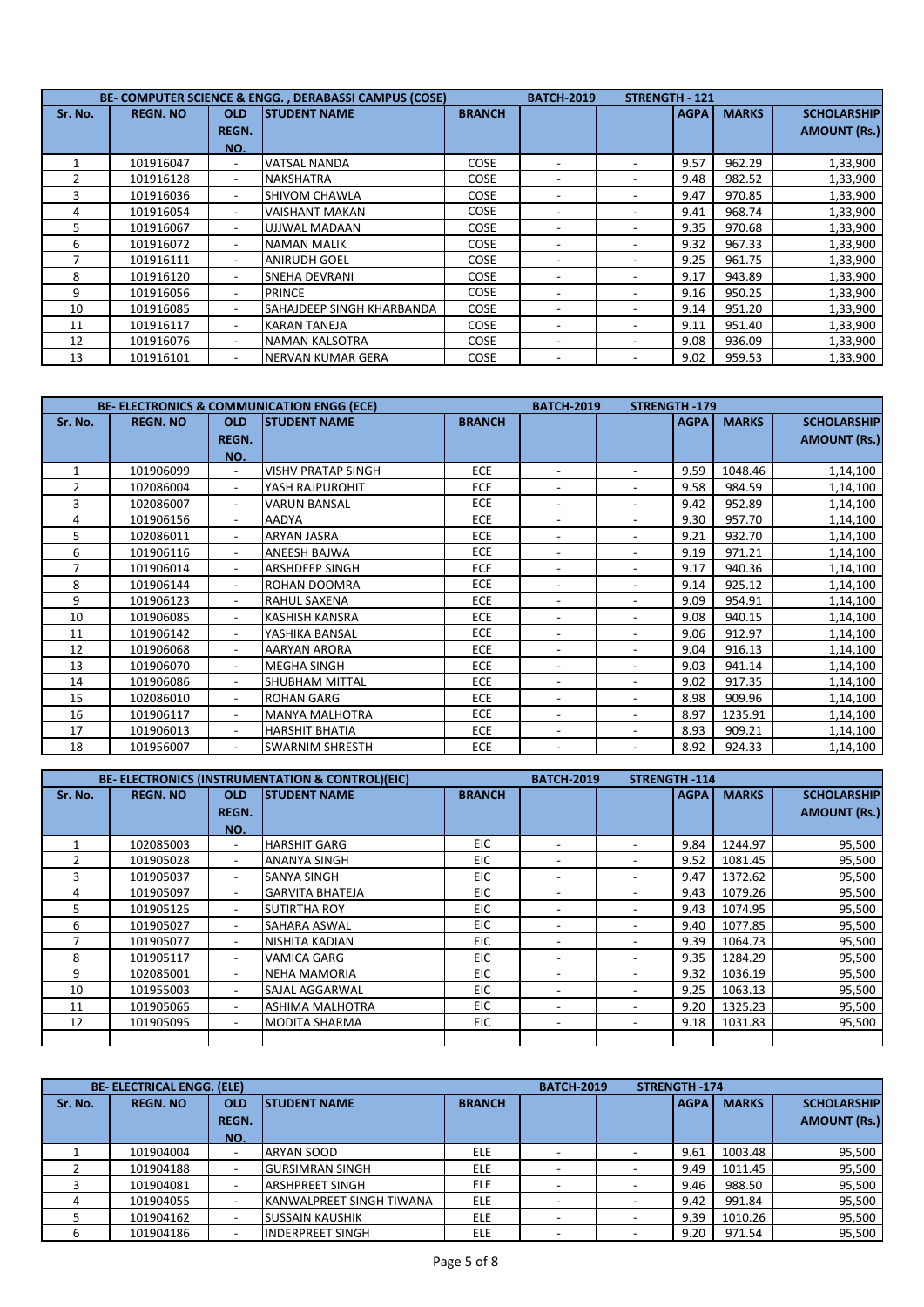|    | 101904117 | $\overline{\phantom{a}}$ | ARUSHI SRIVASTAVA            | <b>ELE</b> |                          | 9.03 | 1060.94 | 95,500 |
|----|-----------|--------------------------|------------------------------|------------|--------------------------|------|---------|--------|
| 8  | 101904040 | $\overline{\phantom{a}}$ | <b>VISHNU CHATURVEDI</b>     | <b>ELE</b> |                          | 9.02 | 966.53  | 95,500 |
| 9  | 102084008 | $\overline{\phantom{a}}$ | <b>AMANPREET KAUR</b>        | <b>ELE</b> |                          | 9.00 | 964.03  | 95,500 |
| 10 | 101904065 | $\overline{\phantom{a}}$ | <b>BALJOT SINGH</b>          | <b>ELE</b> | $\overline{\phantom{a}}$ | 8.99 | 974.22  | 95,500 |
| 11 | 102084005 | $\overline{\phantom{0}}$ | <b>VAIBHAV</b>               | <b>ELE</b> |                          | 8.99 | 944.63  | 95,500 |
| 12 | 101904174 |                          | <b>ARUN SAROHA</b>           | <b>ELE</b> |                          | 8.96 | 1084.40 | 95,500 |
| 13 | 101904039 |                          | <b>HARNOOR KAUR DHARNI</b>   | <b>ELE</b> |                          | 8.95 | 972.06  | 95,500 |
| 14 | 101904052 | $\overline{\phantom{0}}$ | <b>HEMANT TOPIWALA</b>       | <b>ELE</b> |                          | 8.87 | 968.64  | 95,500 |
| 15 | 101904038 | $\overline{\phantom{a}}$ | <b>DEV GUPTA</b>             | <b>ELE</b> |                          | 8.86 | 931.30  | 95,500 |
| 16 | 101904154 | $\overline{\phantom{a}}$ | <b>MAYANK DHAKED</b>         | <b>ELE</b> |                          | 8.85 | 956.27  | 95,500 |
| 17 | 101904047 |                          | <b>DIGVIJAY SANDHU</b>       | <b>ELE</b> |                          | 8.85 | 946.20  | 95,500 |
| 18 | 101904114 |                          | <b>GURSIMAR SINGH NAGPAL</b> | ELE        |                          | 8.85 | 1010.85 | 95,500 |

|                | <b>BE- ELECTRONICS &amp; COMPUTER ENGG. (ENC)</b> |                          |                         |               | <b>BATCH-2019</b>        |                          | <b>STRENGTH-208</b> |              |                     |
|----------------|---------------------------------------------------|--------------------------|-------------------------|---------------|--------------------------|--------------------------|---------------------|--------------|---------------------|
| Sr. No.        | <b>REGN. NO</b>                                   | <b>OLD</b>               | <b>STUDENT NAME</b>     | <b>BRANCH</b> |                          |                          | <b>AGPA</b>         | <b>MARKS</b> | <b>SCHOLARSHIP</b>  |
|                |                                                   | <b>REGN.</b>             |                         |               |                          |                          |                     |              | <b>AMOUNT (Rs.)</b> |
|                |                                                   | NO.                      |                         |               |                          |                          |                     |              |                     |
|                | 101915061                                         | $\overline{\phantom{a}}$ | <b>DHRUV BANSAL</b>     | <b>ENC</b>    |                          |                          | 9.93                | 1174.32      | 1,14,100            |
| $\overline{2}$ | 101915075                                         | $\blacksquare$           | PRANAV MAHAJAN          | <b>ENC</b>    | $\overline{\phantom{a}}$ |                          | 9.93                | 1183.85      | 1,14,100            |
| 3              | 101915082                                         | $\overline{\phantom{a}}$ | <b>GURKIRAT SINGH</b>   | <b>ENC</b>    | $\overline{a}$           |                          | 9.64                | 1181.31      | 1,14,100            |
| 4              | 101915121                                         | $\blacksquare$           | <b>HUNAR BATRA</b>      | <b>ENC</b>    | $\overline{\phantom{a}}$ |                          | 9.64                | 1143.85      | 1,14,100            |
| 5              | 101915109                                         | $\overline{\phantom{a}}$ | <b>VANSH GROVER</b>     | <b>ENC</b>    |                          |                          | 9.57                | 1146.62      | 1,14,100            |
| 6              | 101915173                                         | $\blacksquare$           | <b>SANYAM SETHI</b>     | <b>ENC</b>    | $\blacksquare$           |                          | 9.55                | 1144.90      | 1,14,100            |
| $\overline{7}$ | 101915202                                         | $\overline{\phantom{0}}$ | ANURAAG SAXENA          | <b>ENC</b>    | $\overline{\phantom{a}}$ |                          | 9.50                | 1134.27      | 1,14,100            |
| 8              | 101915215                                         | $\overline{\phantom{a}}$ | <b>ALOK OHRI</b>        | <b>ENC</b>    | $\overline{\phantom{a}}$ | $\overline{\phantom{a}}$ | 9.46                | 1150.24      | 1,14,100            |
| 9              | 101915219                                         | $\overline{\phantom{a}}$ | PARAS DHANWAL           | <b>ENC</b>    | $\overline{a}$           | $\overline{a}$           | 9.41                | 1104.81      | 1,14,100            |
| 10             | 102095006                                         | $\overline{\phantom{a}}$ | <b>DIVYESH DAS</b>      | <b>ENC</b>    | $\overline{\phantom{a}}$ | $\overline{a}$           | 9.37                | 1034.01      | 1,14,100            |
| 11             | 101915144                                         | $\overline{\phantom{a}}$ | <b>NAMAN BHATIA</b>     | <b>ENC</b>    | $\overline{\phantom{a}}$ | $\overline{a}$           | 9.36                | 1112.20      | 1,14,100            |
| 12             | 101915029                                         | $\overline{\phantom{a}}$ | <b>ALISHA MATHUR</b>    | <b>ENC</b>    | $\overline{\phantom{a}}$ | $\blacksquare$           | 9.36                | 1114.17      | 1,14,100            |
| 13             | 101915191                                         | $\overline{\phantom{a}}$ | <b>LEKHA REVANKAR</b>   | <b>ENC</b>    | $\overline{\phantom{a}}$ | $\overline{a}$           | 9.34                | 1118.11      | 1,14,100            |
| 14             | 101965004                                         | $\sim$                   | UJJWAL YADAV            | <b>ENC</b>    | $\overline{\phantom{a}}$ | $\overline{\phantom{a}}$ | 9.32                | 1052.45      | 1,14,100            |
| 15             | 101915217                                         | $\overline{\phantom{a}}$ | <b>PUJA GUPTA</b>       | <b>ENC</b>    | $\overline{\phantom{0}}$ | ٠                        | 9.31                | 1108.23      | 1,14,100            |
| 16             | 101915204                                         | $\sim$                   | <b>KIRTI CHAUHAN</b>    | <b>ENC</b>    | $\overline{\phantom{a}}$ | ٠                        | 9.30                | 1100.95      | 1,14,100            |
| 17             | 101915096                                         |                          | <b>AAYUSHI CHAUDHRY</b> | <b>ENC</b>    |                          |                          | 9.28                | 1105.43      | 1,14,100            |
| 18             | 101915039                                         |                          | PALKARAN KAUR           | <b>ENC</b>    |                          |                          | 9.27                | 1108.21      | 1,14,100            |
| 19             | 101915060                                         |                          | <b>KRITIK AJMANI</b>    | <b>ENC</b>    |                          |                          | 9.26                | 1094.60      | 1,14,100            |
| 20             | 101915138                                         | $\overline{\phantom{0}}$ | SANKALP BATLAW          | <b>ENC</b>    | $\overline{\phantom{a}}$ |                          | 9.26                | 1113.01      | 1,14,100            |
| 21             | 101915142                                         |                          | UTKRISHT MISHRA         | <b>ENC</b>    |                          |                          | 9.26                | 1110.07      | 1,14,100            |

|         | <b>BE- MECHATRONICS (MEC)</b> |                          |                           |               | <b>BATCH-2019</b> | <b>STRENGTH -63</b> |             |              |                     |
|---------|-------------------------------|--------------------------|---------------------------|---------------|-------------------|---------------------|-------------|--------------|---------------------|
| Sr. No. | <b>REGN. NO</b>               | <b>OLD</b>               | <b>ISTUDENT NAME</b>      | <b>BRANCH</b> |                   |                     | <b>AGPA</b> | <b>MARKS</b> | <b>SCHOLARSHIP</b>  |
|         |                               | <b>REGN.</b>             |                           |               |                   |                     |             |              | <b>AMOUNT (Rs.)</b> |
|         |                               | NO.                      |                           |               |                   |                     |             |              |                     |
|         | 101909059                     | $\overline{\phantom{a}}$ | <b>AVI BANSAL</b>         | <b>MEC</b>    |                   |                     | 9.49        | 975.53       | 95,500              |
|         | 101909018                     | $\overline{\phantom{0}}$ | <b>MANJOT SINGH SURI</b>  | <b>MEC</b>    |                   |                     | 9.45        | 949.83       | 95,500              |
|         | 101909017                     |                          | <b>MANVIR SINGH LAMBA</b> | <b>MEC</b>    |                   |                     | 9.43        | 987.28       | 95,500              |
|         | 101909071                     |                          | <b>ISHITA SINGH</b>       | <b>MEC</b>    |                   |                     | 9.24        | 953.52       | 95,500              |
|         | 102089006                     |                          | AARISH JAIN               | <b>MEC</b>    |                   |                     | 9.19        | 935.84       | 95,500              |
| ь       | 101909030                     |                          | <b>ABHI GARG</b>          | <b>MEC</b>    |                   |                     | 9.09        | 908.81       | 95,500              |
|         | 101909037                     | -                        | <b>MUDIT JAIN</b>         | <b>MEC</b>    |                   |                     | 9.05        | 946.18       | 95,500              |

|                | <b>BE- MECHANICAL ENGG. (MEE)</b> |                          |                            |               | <b>BATCH-2019</b>        |   | <b>STRENGTH-224</b> |              |                     |
|----------------|-----------------------------------|--------------------------|----------------------------|---------------|--------------------------|---|---------------------|--------------|---------------------|
| Sr. No.        | <b>REGN. NO</b>                   | <b>OLD</b>               | <b>STUDENT NAME</b>        | <b>BRANCH</b> |                          |   | <b>AGPA</b>         | <b>MARKS</b> | <b>SCHOLARSHIP</b>  |
|                |                                   | <b>REGN.</b>             |                            |               |                          |   |                     |              | <b>AMOUNT (Rs.)</b> |
|                |                                   | NO.                      |                            |               |                          |   |                     |              |                     |
|                | 101908055                         | $\sim$                   | PRATHAM MADAN              | <b>MEE</b>    | ۰                        |   | 9.79                | 1087.46      | 1,14,100            |
| 2              | 101908029                         | $\overline{\phantom{a}}$ | <b>ISHAAN SARKAR</b>       | <b>MEE</b>    | $\overline{\phantom{0}}$ |   | 9.64                | 1330.51      | 1,14,100            |
| 3              | 101908035                         | ۰                        | <b>ADARSH GUPTA</b>        | <b>MEE</b>    | ۰                        |   | 9.61                | 1078.59      | 1,14,100            |
| 4              | 101908157                         | $\overline{\phantom{a}}$ | SRAJAN DIKSHIT             | MEE           | $\overline{\phantom{0}}$ |   | 9.59                | 1102.11      | 1,14,100            |
| 5              | 101908104                         | ۰                        | <b>HARMANDEEP SINGH</b>    | <b>MEE</b>    | ۰                        |   | 9.58                | 1084.74      | 1,14,100            |
| 6              | 102088012                         | $\overline{\phantom{a}}$ | YESHA SHARMA               | <b>MEE</b>    | ۰                        |   | 9.57                | 1087.26      | 1,14,100            |
| $\overline{7}$ | 101908115                         | ۰.                       | UDDESHYA SRIVASTAVA        | <b>MEE</b>    | $\overline{a}$           |   | 9.57                | 1066.12      | 1,14,100            |
| 8              | 101908193                         |                          | RAMYA SRINIVASAN           | <b>MEE</b>    | $\overline{\phantom{0}}$ |   | 9.56                | 1108.60      | 1,14,100            |
| 9              | 101908038                         | $\overline{\phantom{a}}$ | RISHI MISHRA               | <b>MEE</b>    | ۰                        | ۰ | 9.55                | 1100.77      | 1,14,100            |
| 10             | 101908149                         | ۰                        | <b>KARTIKEYA BANSAL</b>    | <b>MEE</b>    | ۰                        |   | 9.53                | 1115.02      | 1,14,100            |
| 11             | 101908198                         | $\overline{\phantom{a}}$ | <b>ANDREW KOSHY GEORGE</b> | <b>MEE</b>    | ۰                        |   | 9.53                | 1062.00      | 1,14,100            |
| 12             | 101908036                         | ۰                        | SATYAM KUMAR               | <b>MEE</b>    | ۰                        |   | 9.53                | 1070.69      | 1,14,100            |
| 13             | 101908092                         | $\blacksquare$           | <b>SUKHDEEP SINGH</b>      | <b>MEE</b>    | ۰                        | ۰ | 9.51                | 1092.05      | 1,14,100            |
| 14             | 101908041                         | $\sim$                   | <b>VARIN KANSAL</b>        | <b>MEE</b>    | $\overline{\phantom{0}}$ |   | 9.50                | 1045.20      | 1,14,100            |
| 15             | 101908219                         | $\overline{\phantom{a}}$ | NAVEEN KUMAR YADAV         | <b>MEE</b>    | $\overline{\phantom{0}}$ |   | 9.50                | 1067.47      | 1,14,100            |
| 16             | 101908159                         | $\overline{\phantom{a}}$ | PUSHKAR SUBHASH GUPTA      | <b>MEE</b>    | $\overline{\phantom{0}}$ |   | 9.47                | 1083.15      | 1,14,100            |
| 17             | 101908206                         | ۰                        | <b>VASU GUPTA</b>          | <b>MEE</b>    | $\overline{\phantom{0}}$ |   | 9.47                | 1066.97      | 1,14,100            |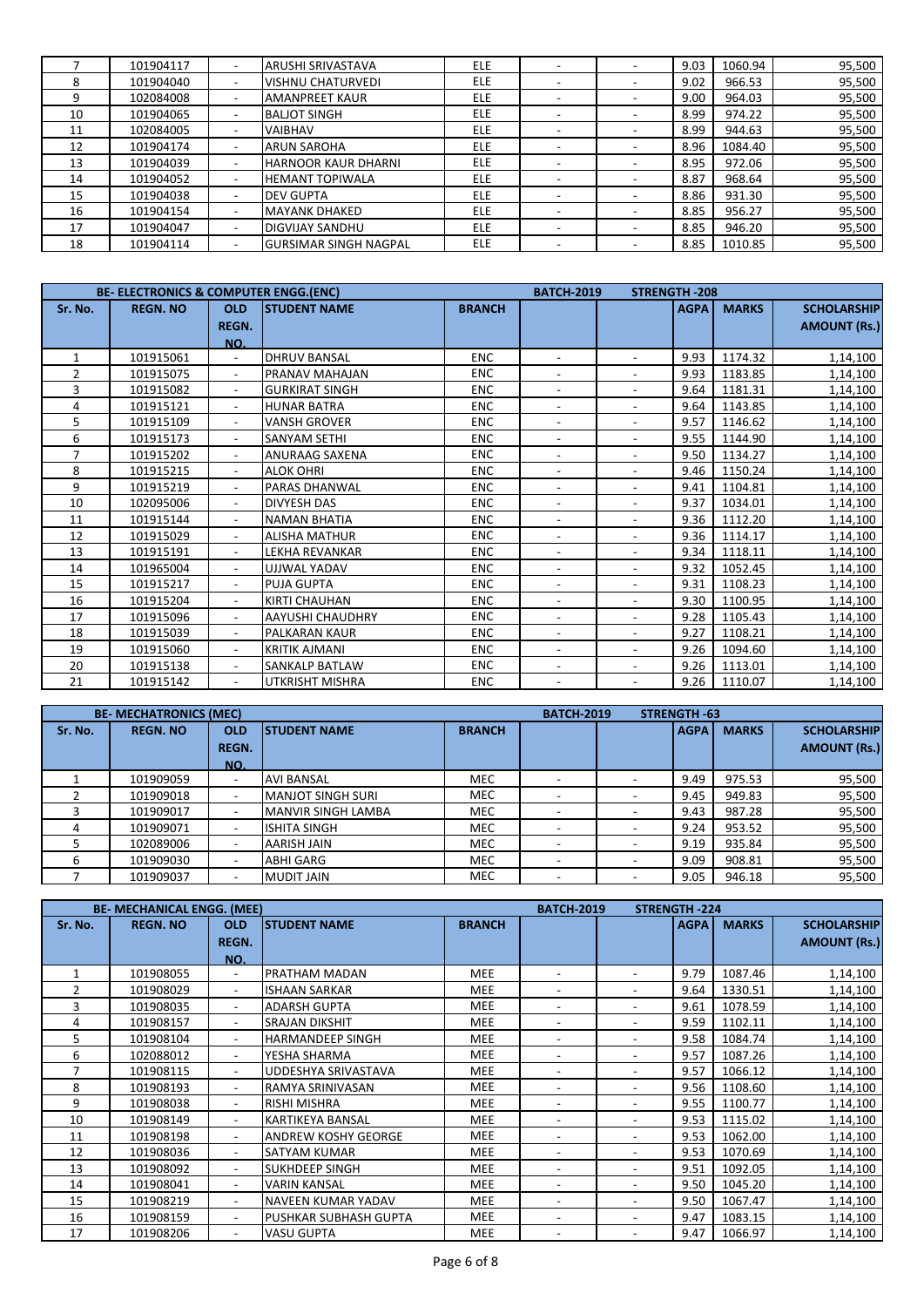| 18 | 101908127 | YUVRAJ RATHORE           | <b>MEE</b> |  | 9.41 | 1078.74 | 1,14,100 |
|----|-----------|--------------------------|------------|--|------|---------|----------|
| 19 | 101908174 | AYUSH SALGOTRA           | <b>MEE</b> |  | 9.40 | 1051.45 | 1,14,100 |
| 20 | 101908129 | <b>INITIN SHARMA</b>     | <b>MEE</b> |  | 9.39 | 1053.67 | 1,14,100 |
| ᅩ  | 101908027 | <b>IPRATISHTHA ARORA</b> | <b>MEE</b> |  | 9.39 | 1040.49 | 1,14,100 |
| 22 | 101908020 | PARAS GARG               | <b>MEE</b> |  | 9.39 | 1042.50 | 1,14,100 |
| 23 | 101908225 | AAYUSH MISHRA            | <b>MEE</b> |  | 9.37 | 1072.63 | 1,14,100 |

|         | <b>BE- MECHANICAL ENGG.-PRODUCTION (MPE)</b> |              |                      |               | <b>BATCH-2019</b> | <b>STRENGTH -23</b> |        |                     |
|---------|----------------------------------------------|--------------|----------------------|---------------|-------------------|---------------------|--------|---------------------|
| Sr. No. | <b>REGN. NO</b>                              | <b>OLD</b>   | <b>ISTUDENT NAME</b> | <b>BRANCH</b> | <b>MARKS</b>      | <b>SCHOLARSHIP</b>  |        |                     |
|         |                                              | <b>REGN.</b> |                      |               |                   |                     |        | <b>AMOUNT (Rs.)</b> |
|         |                                              | NO.          |                      |               |                   |                     |        |                     |
|         | 101914024                                    |              | <b>GAURAV GAUTAM</b> | <b>MPE</b>    |                   | 9.46                | 996.11 | 95,500              |
|         | 101914012                                    |              | <b>TUSHAR GOEL</b>   | <b>MPE</b>    |                   | 9.40                | 975.06 | 95,500              |
|         | 101914007                                    |              | <b>VIKALP KUMAR</b>  | <b>MPE</b>    |                   | 9.00                | 937.75 | 95,500              |

|         | <b>BE-BIOMEDICAL</b> |              |                                       |            | <b>BATCH-2019</b>        | <b>STRENGTH - 14</b> |              |                     |
|---------|----------------------|--------------|---------------------------------------|------------|--------------------------|----------------------|--------------|---------------------|
| Sr. No. | <b>REGN. NO</b>      | <b>OLD</b>   | <b>ISTUDENT NAME</b><br><b>BRANCH</b> |            |                          | <b>AGPA</b>          | <b>MARKS</b> | <b>SCHOLARSHIP</b>  |
|         |                      | <b>REGN.</b> |                                       |            |                          |                      |              | <b>AMOUNT (Rs.)</b> |
|         |                      | NO.          |                                       |            |                          |                      |              |                     |
|         | 701903021            |              | <b>SANCHITA</b>                       | <b>BME</b> | $\overline{\phantom{a}}$ | 9.50                 | 1125.26      | 95,500              |
|         | 701903007            |              | AMBER GOSWAMI                         | <b>BME</b> |                          | 9.40                 | 1106.29      | 95,500              |

|         | <b>BE(MBA)- COMPUTER ENGG. (COE)</b> |              |                         |                  | <b>BATCH-2019</b> | <b>STRENGTH-30</b> |              |                     |
|---------|--------------------------------------|--------------|-------------------------|------------------|-------------------|--------------------|--------------|---------------------|
| Sr. No. | <b>REGN. NO</b>                      | OLD          | <b>ISTUDENT NAME</b>    | <b>BRANCH</b>    |                   | <b>AGPA</b>        | <b>MARKS</b> | <b>SCHOLARSHIP</b>  |
|         |                                      | <b>REGN.</b> |                         |                  |                   |                    |              | <b>AMOUNT (Rs.)</b> |
|         |                                      | NO.          |                         |                  |                   |                    |              |                     |
|         | 401903029                            |              | <b>SARTHAK VOHRA</b>    | <b>BEMBA-COE</b> |                   | 9.46               | 1135.73      | 95,500              |
|         | 401903031                            |              | <b>GAURVI RAJWANSHI</b> | BEMBA-COE        |                   | 9.20               | 1118.33      | 95,500              |
|         | 401903007                            |              | YUGAL VERMA             | <b>BEMBA-COE</b> |                   | 9.08               | 1112.76      | 95,500              |

|         |                 |                                   | <b>BE(MBA)- ELECTRONICS &amp; COMMUNICATIN ENGG (ECE)</b> |                  | <b>BATCH-2019</b> | <b>STRENGTH-20</b> |              |              |                                           |
|---------|-----------------|-----------------------------------|-----------------------------------------------------------|------------------|-------------------|--------------------|--------------|--------------|-------------------------------------------|
| Sr. No. | <b>REGN. NO</b> | <b>OLD</b><br><b>REGN.</b><br>NO. | <b>ISTUDENT NAME</b>                                      | <b>BRANCH</b>    |                   |                    | <b>LAGPA</b> | <b>MARKS</b> | <b>SCHOLARSHIP</b><br><b>AMOUNT (Rs.)</b> |
|         | 401906019       |                                   | ADITYA MEHROTRA                                           | <b>BEMBA-ECE</b> |                   |                    | 8.68         | 892.39       | 95,500                                    |
|         | 401906023       |                                   | <b>SOOMO JYOTI BANERJEE</b>                               | <b>BEMBA-ECE</b> |                   |                    | 8.58         | 880.03       | 95,500                                    |

|         | <b>BE(MBA)- MECHANICAL ENGG. (MEE)</b> |                                   |                      |                  | <b>BATCH-2019</b> |                          | <b>STRENGTH-10</b> |              |                                           |
|---------|----------------------------------------|-----------------------------------|----------------------|------------------|-------------------|--------------------------|--------------------|--------------|-------------------------------------------|
| Sr. No. | <b>REGN. NO</b>                        | <b>OLD</b><br><b>REGN.</b><br>NO. | <b>ISTUDENT NAME</b> | <b>BRANCH</b>    |                   |                          | <b>LAGPA</b>       | <b>MARKS</b> | <b>SCHOLARSHIP</b><br><b>AMOUNT (Rs.)</b> |
|         | 401908003                              | $\overline{\phantom{0}}$          | DHRUV AHUJA          | <b>BEMBA-MEE</b> |                   | $\overline{\phantom{a}}$ | 8.34               | 947.18       | 95,500                                    |

**REVISED TENTATIVE LIST STUDENT FOR AWARD OF MERIT SCHOLARSHIP-IV(A) (BATCH 2019) FOR THE YEAR 2021-22 Criteria from 2nd year onward for Merit Scholarship IV-A for 2019 batch students: Minimum 8.50 CGPA in all the preceding semester(s) and should not have any backlog. The merit Scholarship IV-A & IV-B will be awarded to B.Tech (Biotechnology) on the basis of their AGPA scored in the year of consideration irrespective of marks obtained in 10+2.**

|         | <b>BIOTECHNOLOGY (IV-A)</b> |                                      |                      |                |  |  |              |              |                                           |
|---------|-----------------------------|--------------------------------------|----------------------|----------------|--|--|--------------|--------------|-------------------------------------------|
| Sr. No. | <b>REGN. NO</b>             | <b>IOLD</b><br><b>IREGN.</b><br>INO. | <b>ISTUDENT NAME</b> | <b>BRANCH</b>  |  |  | <b>AGPAI</b> | <b>MARKS</b> | <b>SCHOLARSHIP</b><br><b>AMOUNT (Rs.)</b> |
|         | 701900005                   | -                                    | <b>SHREY JAIN</b>    | B <sup>T</sup> |  |  | 9.92         | 1017.75      | 2,97,000                                  |

|                             | REVISED TENTATIVE LIST STUDENT FOR AWARD OF MERIT SCHOLARSHIP-IV(B) (BATCH 2019) FOR THE YEAR 2021-22                                                 |            |                                                                                                                                                |               |  |  |              |              |                            |  |  |  |  |  |  |  |  |  |  |
|-----------------------------|-------------------------------------------------------------------------------------------------------------------------------------------------------|------------|------------------------------------------------------------------------------------------------------------------------------------------------|---------------|--|--|--------------|--------------|----------------------------|--|--|--|--|--|--|--|--|--|--|
|                             | Criteria from 2nd year onwards for Merit Scholarship IV-B for 2019 batch students : Minimum 8.50 CGPA in all the preceding semester(s) and should not |            |                                                                                                                                                |               |  |  |              |              |                            |  |  |  |  |  |  |  |  |  |  |
|                             |                                                                                                                                                       |            | have any backlog. The merit Scholarship IV-A & IV-B will be awarded to B.Tech (Biotechnology) on the basis of their AGPA scored in the year of |               |  |  |              |              |                            |  |  |  |  |  |  |  |  |  |  |
|                             | consideration irrespective of marks obtained in 10+2.                                                                                                 |            |                                                                                                                                                |               |  |  |              |              |                            |  |  |  |  |  |  |  |  |  |  |
| <b>BIOTECHNOLOGY (IV-B)</b> |                                                                                                                                                       |            |                                                                                                                                                |               |  |  |              |              |                            |  |  |  |  |  |  |  |  |  |  |
| Sr. No.                     | <b>REGN. NO</b>                                                                                                                                       | <b>OLD</b> | <b>ISTUDENT NAME</b>                                                                                                                           | <b>BRANCH</b> |  |  | <b>AGPAI</b> | <b>MARKS</b> | <b>SCHOLARSHIP</b>         |  |  |  |  |  |  |  |  |  |  |
|                             | <b>AMOUNT (Rs.)</b><br><b>REGN.</b>                                                                                                                   |            |                                                                                                                                                |               |  |  |              |              |                            |  |  |  |  |  |  |  |  |  |  |
| INO.                        |                                                                                                                                                       |            |                                                                                                                                                |               |  |  |              |              |                            |  |  |  |  |  |  |  |  |  |  |
|                             | 701903001                                                                                                                                             |            |                                                                                                                                                | <b>BME</b>    |  |  | 9.54         | 1145.85      | 1,91,000<br>MUSKAN AGRAWAL |  |  |  |  |  |  |  |  |  |  |